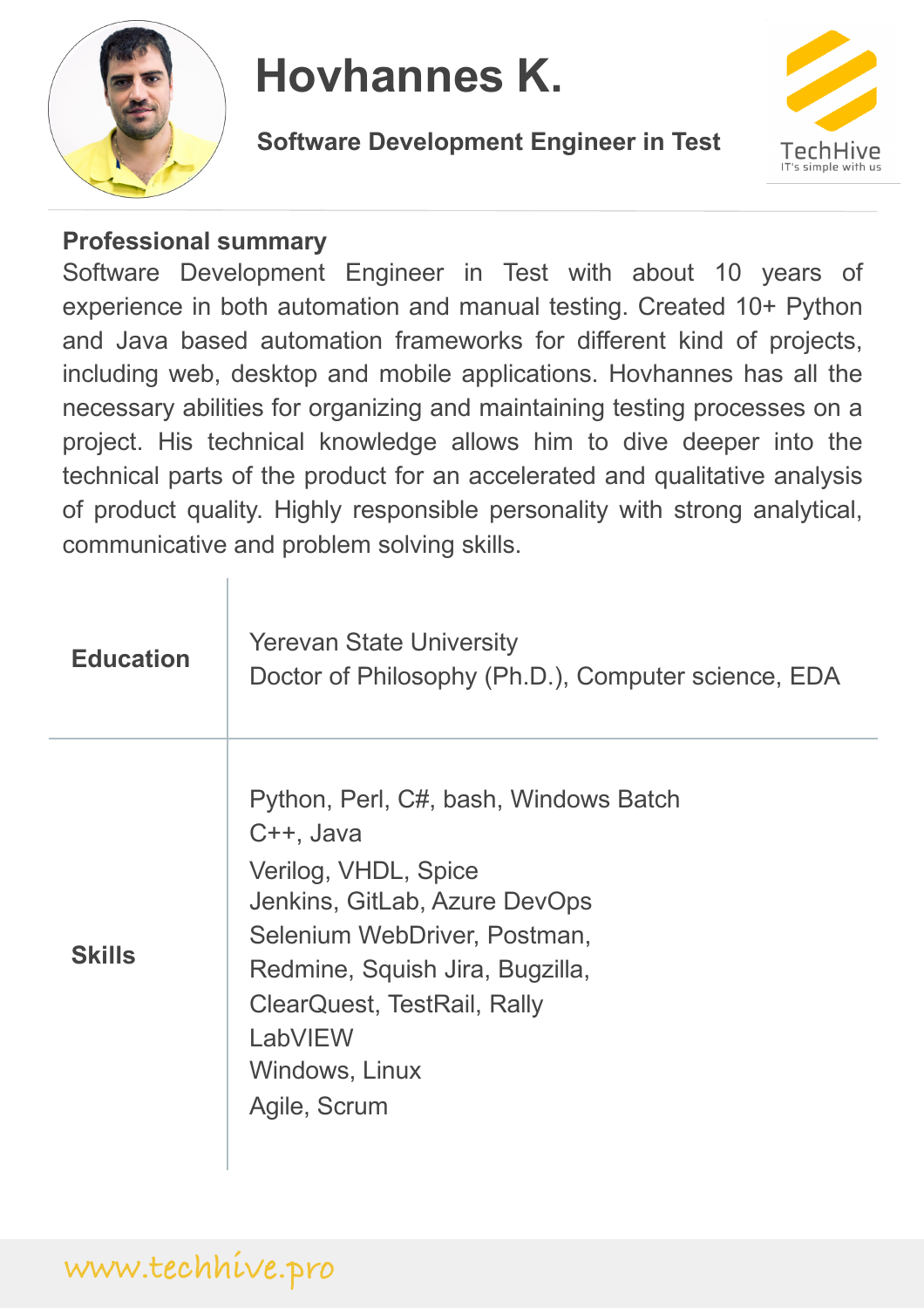| <b>Project</b>      | <b>Freelance</b>                     |
|---------------------|--------------------------------------|
|                     | Multiple projects                    |
| Period              | $Sep 2018 - now$                     |
| Role                | <b>SDET/Automation QA engineer</b>   |
| <b>Technologies</b> | Linux, RESTful API, Jenkins, Postman |

Worked on different kind of project among with are *SKF AI* (machine learning) and *Crowdbotics* (software decision for apps creation)

## **Responsibilities**

- Overall product quality
- Maintained and improved the existing test framework
- Development of automation tests
- Continuously worked on extending the test coverage
- E2E testing, API testing, performance testing, regression testing
- Provided solutions and alternative approaches, negotiating with customers
- Prepared technical documentation and reports
- Identified and implemented improvements for software quality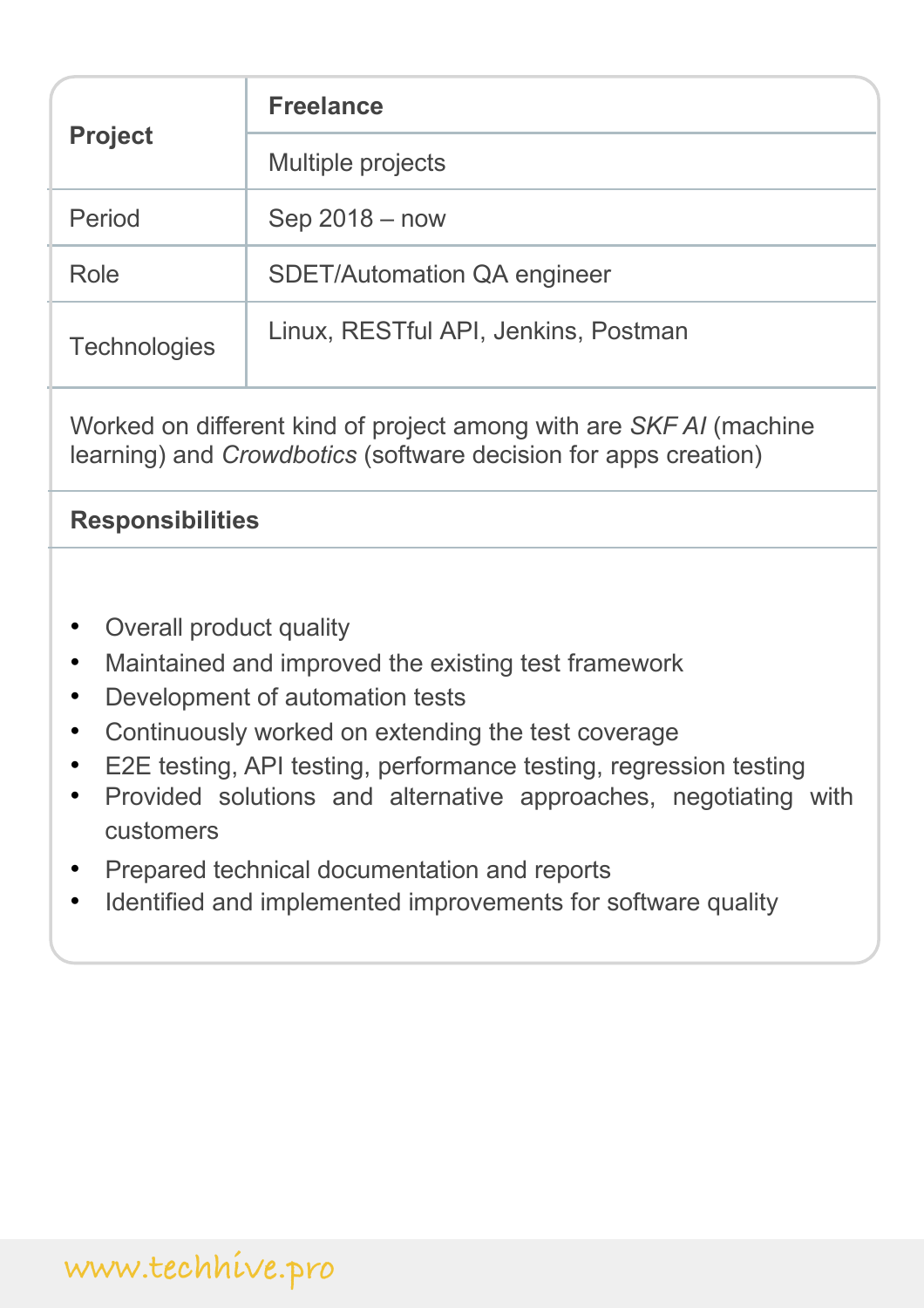| <b>Project</b>      | <b>Emsisoft</b>                                                    |
|---------------------|--------------------------------------------------------------------|
|                     | <b>Computer security</b>                                           |
| Period              | Jun 2017 – Sep 2018                                                |
| Role                | Senior Development Engineer in Test                                |
| <b>Technologies</b> | Python, Redmine, TestRail, Azure DevOps, gitlab,<br><b>Jenkins</b> |

### **Responsibilities**

- Developed Python-based automation framework and CI/CD pipelines for antimalware product
- Created description of automation test cases
- Created flask based system for submitting and analyzing samples
- Analyzed test coverage
- Supported and maintained already written tests
- Test documentation design
- Analyzed the results of auto-tests runs (functional, load), checking the limits and possibilities of the product
- Bug reporting, general testing reports
- E2E testing, performance testing

# **www.techhive.pro**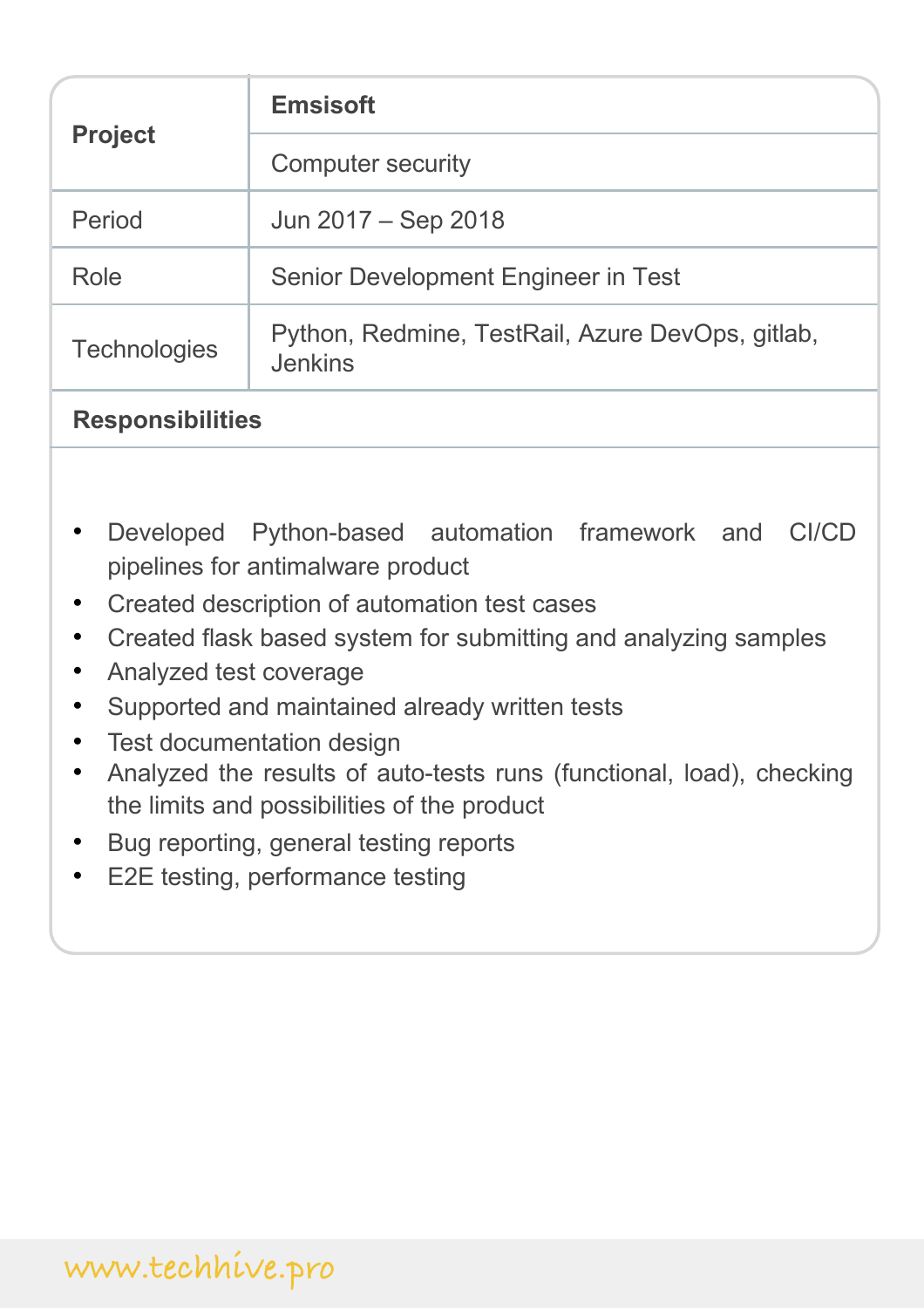| <b>Project</b>      | <b>VMware</b>                                                         |
|---------------------|-----------------------------------------------------------------------|
|                     | Multi-cloud services provider                                         |
| Period              | Oct 2013 – Jun 2017                                                   |
| Role                | <b>Quality Engineer (Member of Technical Staff)</b>                   |
| <b>Technologies</b> | Python, Visual Studio, Java, Jira, Rally, Bugzilla,<br><b>Jenkins</b> |

### **Responsibilities**

- Developed framework for performance stress tests
- Created automated reporting Python tools
- Created Python-based automated test environment
- Created Python scripts for test automation
- Analyzed performance results
- Profiling with Visual Studio profiler
- Created test plan and automated test cases for tool that collects windows logs and sends to server
- Performance/Scale/Stress testing automation
- Worked on integration of the product
- Customer support and translating their needs into stories and customer scenarios that need to be implemented
- API testing, E2E testing, performance testing

# **www.techhive.pro**